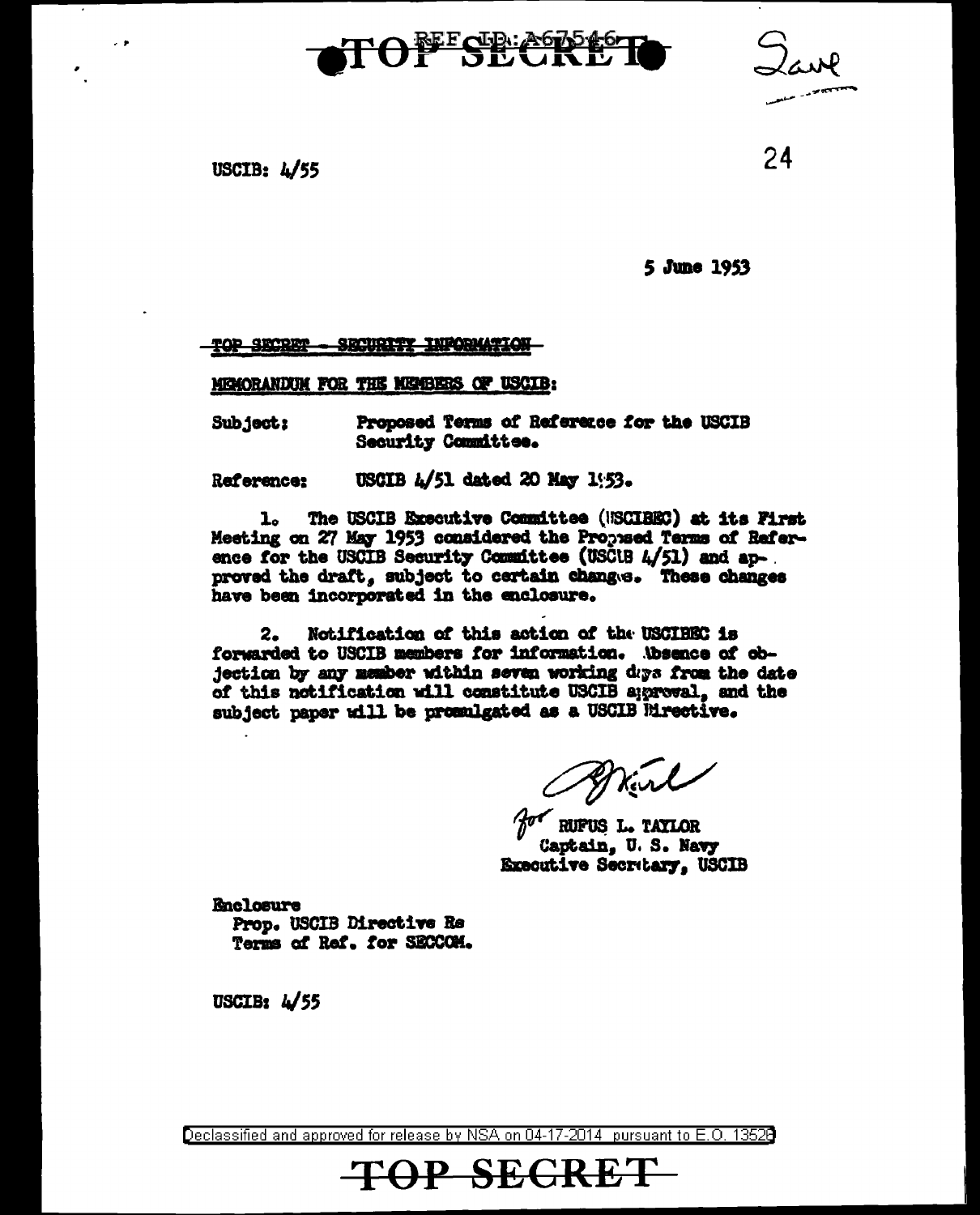

top secret - security information

PROPOSED USCIB DIRECTIVE NUMBER (CIRD # ) ORGANIZATION, MISSICH, AND FUNCTIONS OF THE USCIE SECURITY COMMITTEE (USCIBSECCON)

### **FURPOSE**

1. To assist the United States Communications Intelligence Board (USCIB) and the USCIB Executive Committee in the discharge of their nrescribed duties and responsibilities. there is hereby established the United States Communications Intelligence Board Security Committee (USCIBSECCOM), whose terms of reference are set forth herein.

### COMPOSITION AND ORGANIZATION

2. The Security Committee shall be composed of one representative from each of the member departments and agencies of USCIB, to be dasignated by the incumbent USCIB member. An alternate member, with pleaser power, shall also be designated to act in the absence of the regular representative.

3. A permanent non-voting Chairman of the Security Committee shall be provided by the Executive Sporetary. USCIB. from among the technical personnel assigned to the Executive Secretariat.

4. The Chairman shall be responsible for the efficient functioning of the Security Committee. and shall perform such administrative duties as may be required. To this end he shall prepare and distribute: agenda for meetings, papers in support of agenda items, resumes of decisions, minutes and vote sheet actions.

Enclosure with USCIB 4/55 dated 5 June 1953.

TOP SECRET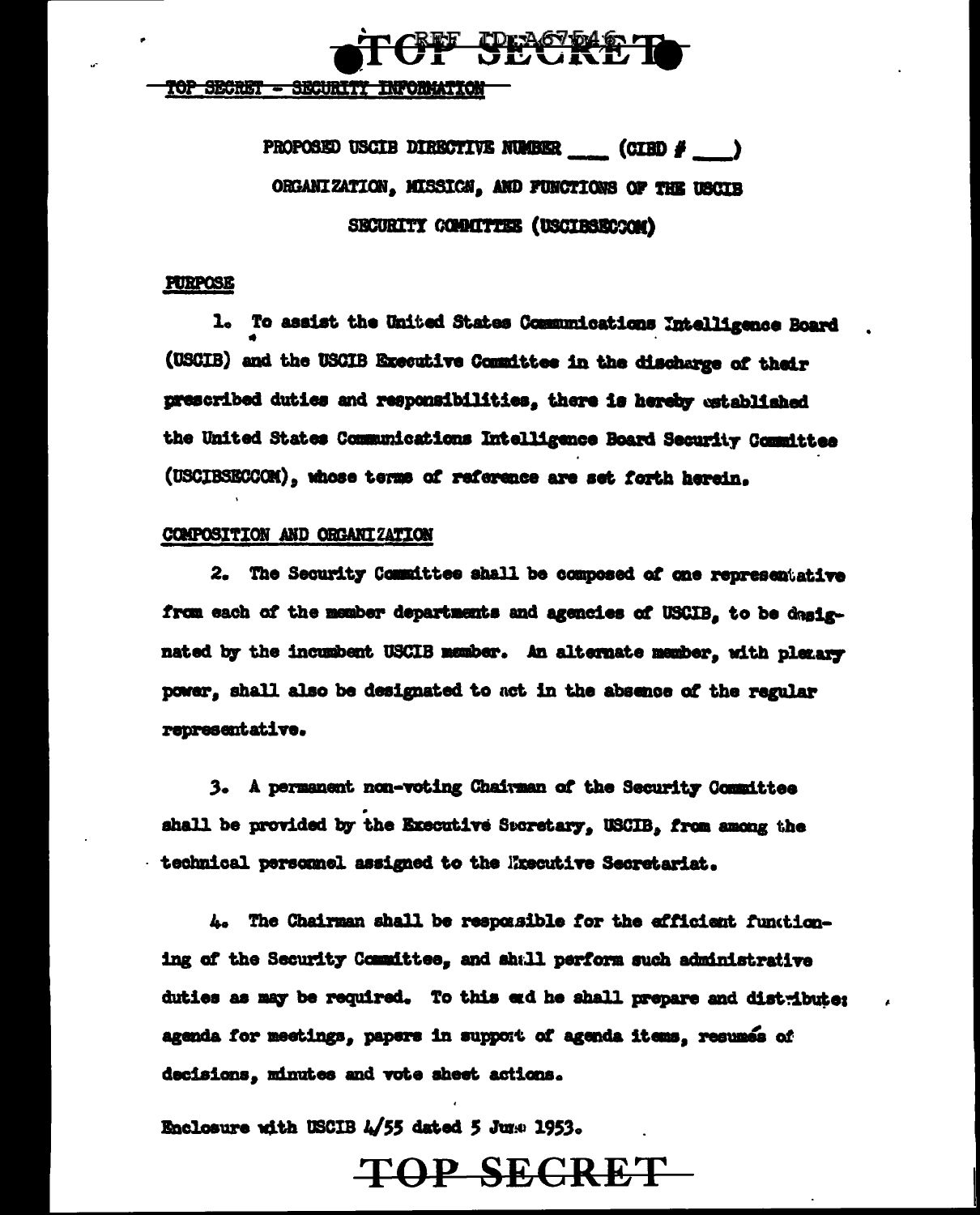## **ATOPF SECREET**

5. Secretarial services for the Security Committee shall be provided by the Executive Secretary, USCIB, from among the clarical personnel assigned to the Executive Secretariat.

### **FUNCTIONS.**

6. The Security Committee shall serve as a standing group for USCIB and USCIBEC in matters of common interest involving the security of communications intelligence for which USCIB is responsible, and shall consider and make recommendations on all such matters. Such recommendations will be forwarded to the Executive Committee for action unless specifically directed otherwise by the Board.

7. The Security Committee shall also consider and make recommendations to the Executive Committee on matters concerning security standards and practices in the field of communications intelligence upon request of the Executive Secretary in his capacity as USCIB. Security Officer.

#### PROCEDURES

8. The Security Committee shall meet regularly at the call of the Chairman. A special meeting may be called if, in the opinion of the Chairman or any member of the committee, circumstances warrant such action.

9. An agenda shall be promulgated by the Chairman in advance of each regular meeting. Any member of the Security Committee may place an item on the agenda by notifying the Chairman in writing, or by introducing the item at a meeting with the concurrence of all members.

### $-2-$

## TOP SECRET